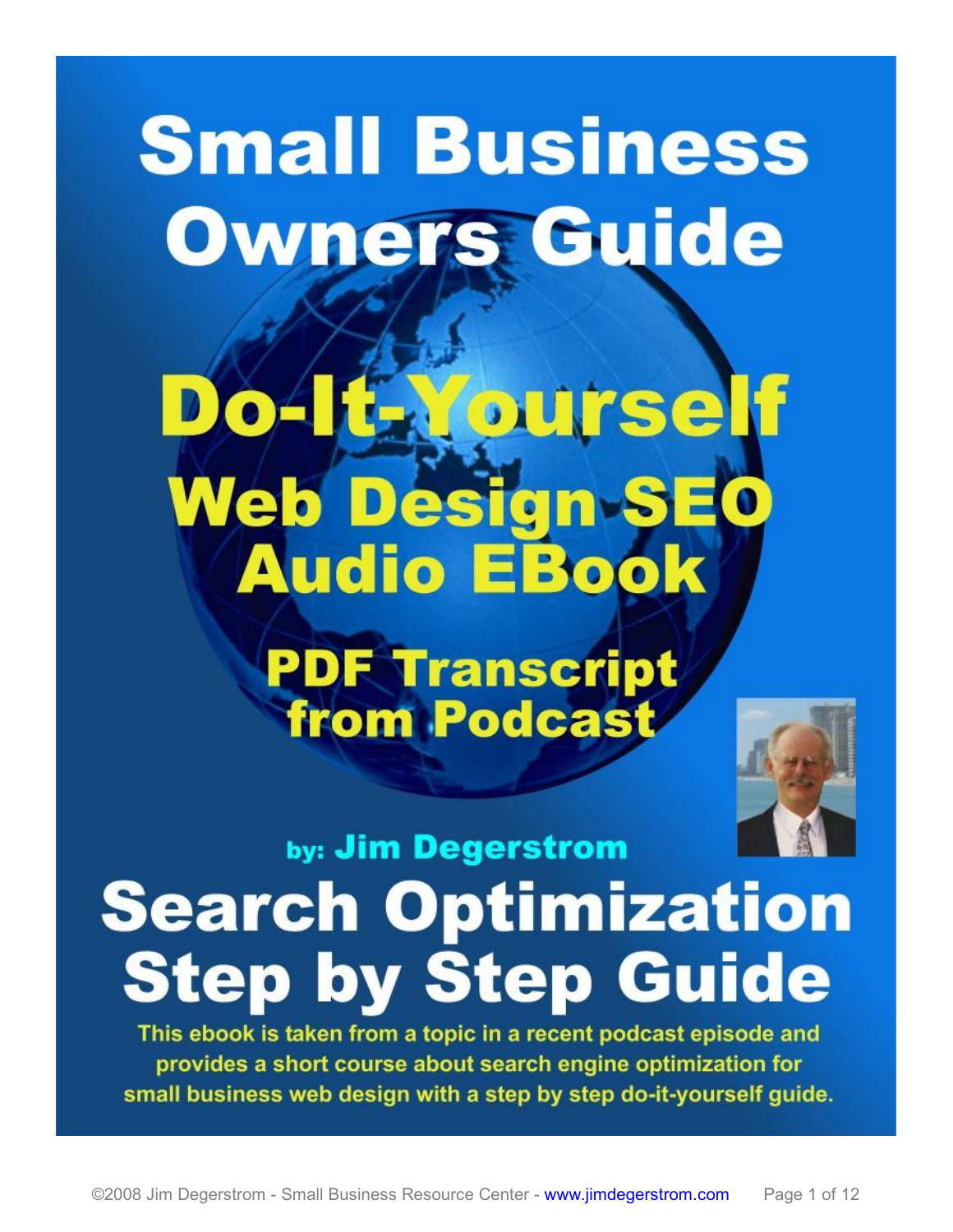*Another Free Small Business Resource Center Report* written by Jim Degerstrom

#### **OTHER Small Business Owners Report Series: Do-It-Yourself Website Promotion**

This other series of reports includes 6 separate documents that combine for a thorough guide of free methods for promoting your website. Download these reports from my commercial site at [www.jimdegerstrom.com/reports.html](http://www.jimdegerstrom.com/reports.html) as published during 2007.

#### **Introduction to Previous Reports**



#### **DISCLAIMER STATEMENT**

This report is copyright ©2008 by Jim Degerstrom and the publication is protected by international copyright law. The contents are offered as-is and accurate to the best of the author's knowledge at the time of original publication. No warranty implied or expressed is intended in providing this guide to website owners, and results may vary depending on the quality of your site content and due diligence employing the methods documented herein. The dynamics of search engines and the internet in general may result in some of the free resources becoming obsolete due to external linked sources going out of business or changing their policy from free to fee-based.

#### **The Others in the Series** (*All featured on my site at* [www.jimdegerstrom.com/reports.html](http://www.jimdegerstrom.com/reports.html))



#### **About the Author**

Jim Degerstrom provides expert custom web design services and graphic art for small business owners with advice based on 30 years in management, sales, and marketing, including GM or President of small companies in 5 states. Learn about web design at [www.jimdegerstrom.com/web-design-services.html](http://www.jimdegerstrom.com/web-design-services.html), or the related website advice at [www.jimdegerstrom.com/blog/](http://www.jimdegerstrom.com/blog/) (blog) and [www.jimdegerstrom.com/podcast/](http://www.jimdegerstrom.com/podcast/) (podcast).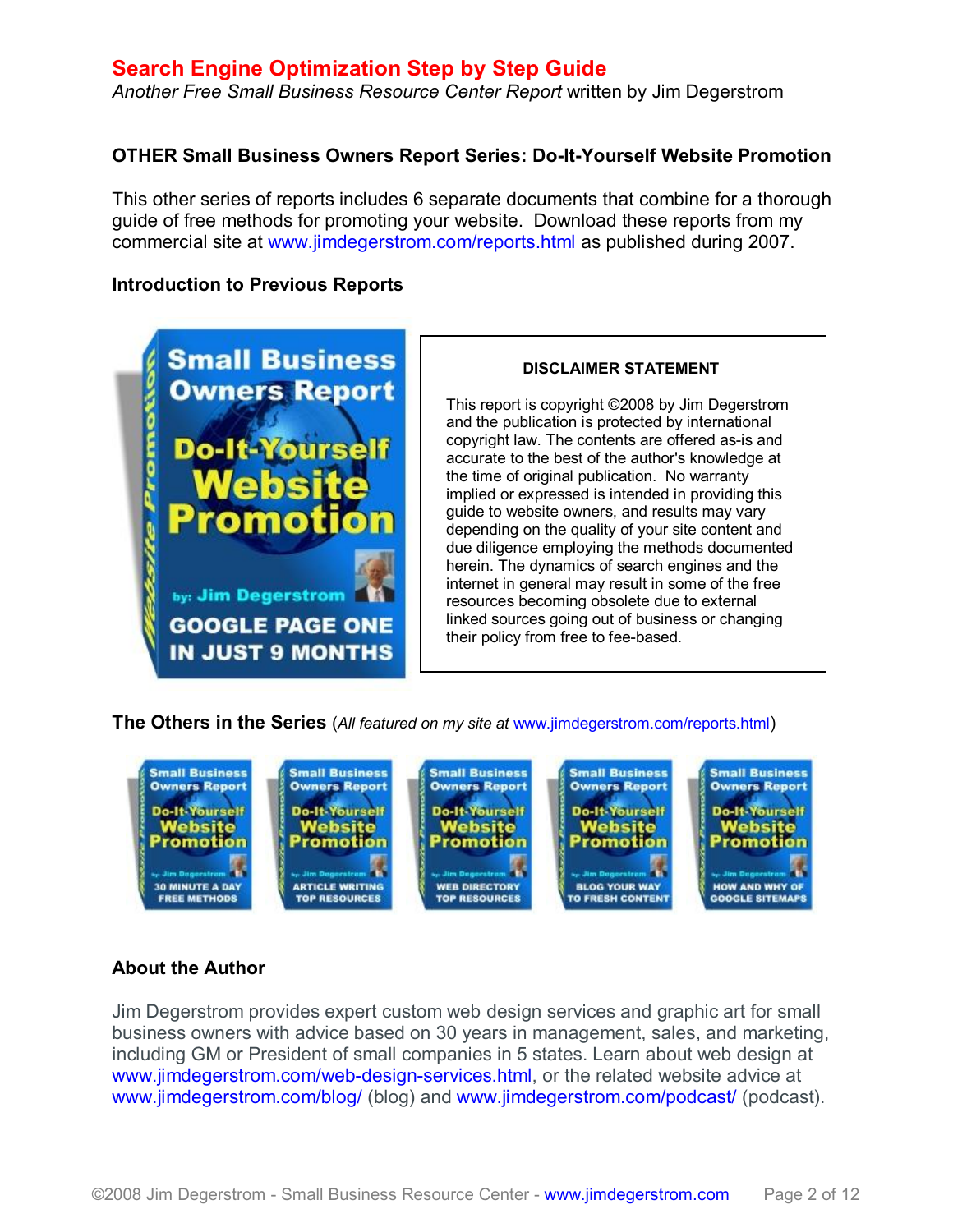Another Free Small Business Resource Center Report *written by Jim Degerstrom*

# **Introduction**

The layout of this ebook is a transcript of the script used to record this podcast episode on the Small Business Website Mailbag podcast at [www.jimdegerstrom.com/podcast/](http://www.jimdegerstrom.com/podcast/) including show notes and referenced links. Certain portions in this ebook (like this paragraph) will be skipped in the audio version of the online podcast program.

#### **Welcome to Episode 027 entitled Web Design SEO Audio Ebook**.

The topic for this podcast episode is a short course on search engine optimization, or seo, for small business web design, and the show script of this audio ebook is being documented as a PDF for download, also. This tutorial may be used by any website owner, or customers who ordered a web design using my CMS, Content Management System, to learn SEO without further assistance. Here's the outline for today's program and the list of referenced links:

Key SEO Factors in Web Design Web Design and Keyword Research Keyword Density and Analysis Free SEO Analysis Software Web Design and Implementing SEO Tip of Day - Ongoing Web Design and Optimization

Referenced links:

[www.jimdegerstrom.com/mp3/sbwm-027-web-design-seo-ebook.mp3](http://www.jimdegerstrom.com/mp3/sbwm-027-web-design-seo-ebook.mp3)  Episode 27 SEO EBook MP3 for this podcast audio ebook download [www.jimdegerstrom.com/download/web-design-seo-ebook.zip](http://www.jimdegerstrom.com/download/web-design-seo-ebook.zip)  Episode 27 SEO EBook PDF download of this podcast transcript (zip, 444Kb, 12 pages) [www.dupefreepro.com/#download](http://www.dupefreepro.com/#download) DupeFree Pro software download page for analysis of keyword density

This episode documents strategy for do-it-yourself search engine optimization of keywords for a small business web design. SEO consultants charge \$1000's in recurring fees for this same information. With diligence and patience, small business owners can reap the benefits by learning these basics for optimizing their website. Your only investment is your time. Unlike the audio podcast episode limited to sound, this ebook contains illustrations.

SEO, or search engine optimization, is simply the strategy of inserting key words about your business in the content of each page without overdoing it. Search engines rank your theme and importance based on how often those words appear on a given page and throughout the website. Most beginners feel they can knock out web page content in an hour, or less, yet optimizing the page as taught here can take several additional hours once the first draft is written.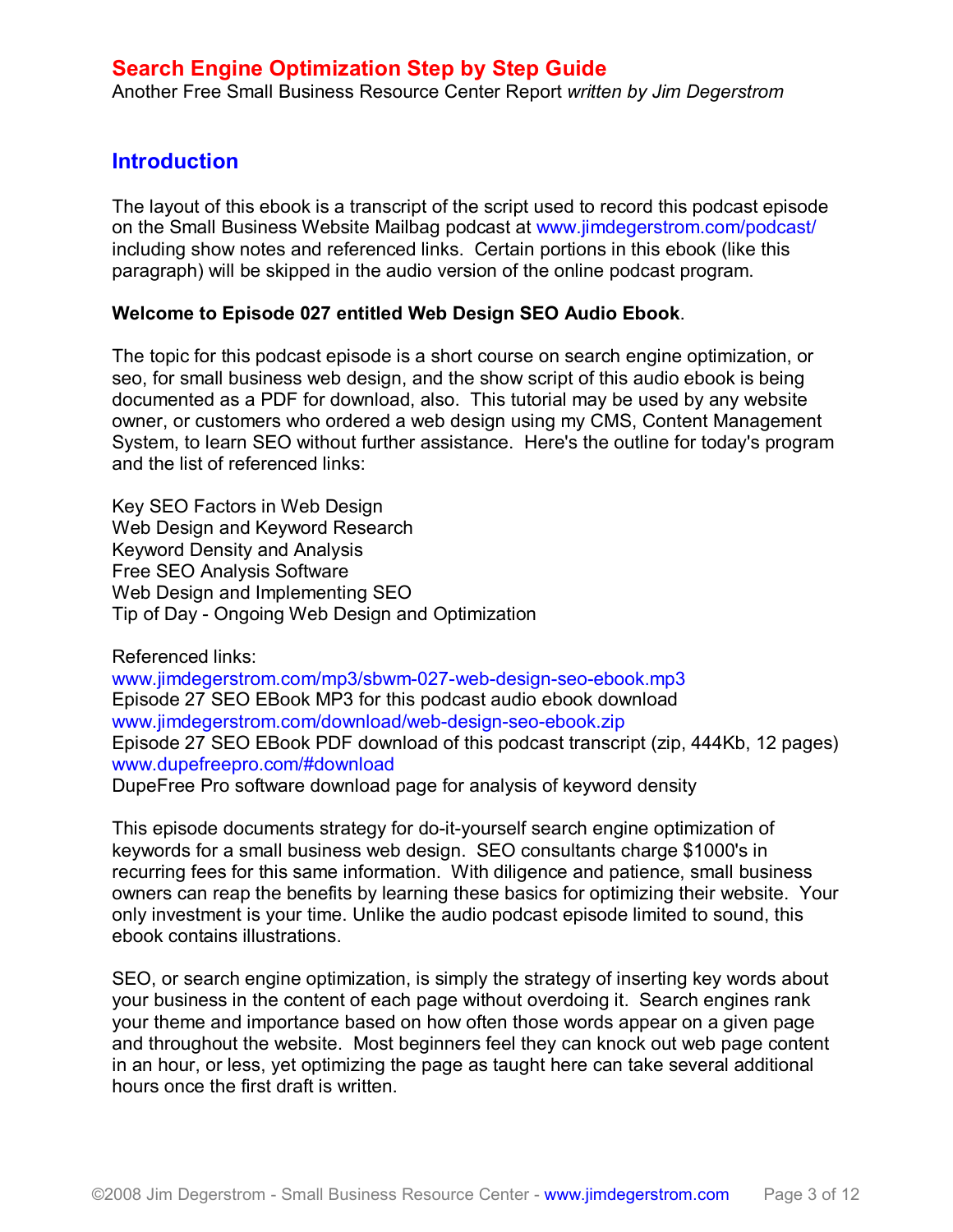Another Free Small Business Resource Center Report *written by Jim Degerstrom*

# **Key SEO Factors in Web Design**

Key words and key phrases are simply words that accurately describe your business in very specific terms. The secret of keyword success is avoiding general terms that describe just about any business. For example, in my business stating "Expect professional services when contacting us" could just as well be talking about home construction, banking services, or brain surgery.

By inserting "web design" and stating "Expect professional web design services when contacting us" the text content is very specific for people and search engines to understand exactly what I offer.

Keywords are used in two ways: 1) in the META which is hidden in the XHTML and accessed by search engines to understand the theme of each web page, and 2) in the actual text content of headings and paragraphs that display on your page for visitors to view. Here is the list of key SEO factors in web design that you can control, and brief examples or explanations using my main site home page for reference. You MUST use your keywords in each of these to maximize the SEO value.

#### **META Title Tag (70 characters, or less)**

Small Business Web Design Services (summarizes the essence of what I do) This is the MOST important SEO factor on every page. It needs to be different for each, and relative to that individual page with top key words near the beginning. This is not the place for your company name unless you are extremely well known.

#### **META Description Tag (155 characters, or less)**

Custom web design services of small business websites including CMS is my primary business plus matching graphics. (A complete sentence with key words near the beginning) This description is often used by Google as the introduction as listed in their search results.

#### **META Keywords Tag (200 characters, or less)**

web design, small business, website, blog, cms, website design, blogger, custom web design, graphic art, small business website, search engine optimization, seo

The preceding META code may be viewed while visiting any website page and a screenshot from my home page is inserted in the PDF ebook version of this podcast. Right click on a blank area of any web page and then select "View Source" to see the actual code used to create that page. The META will be near the top if used by that designer.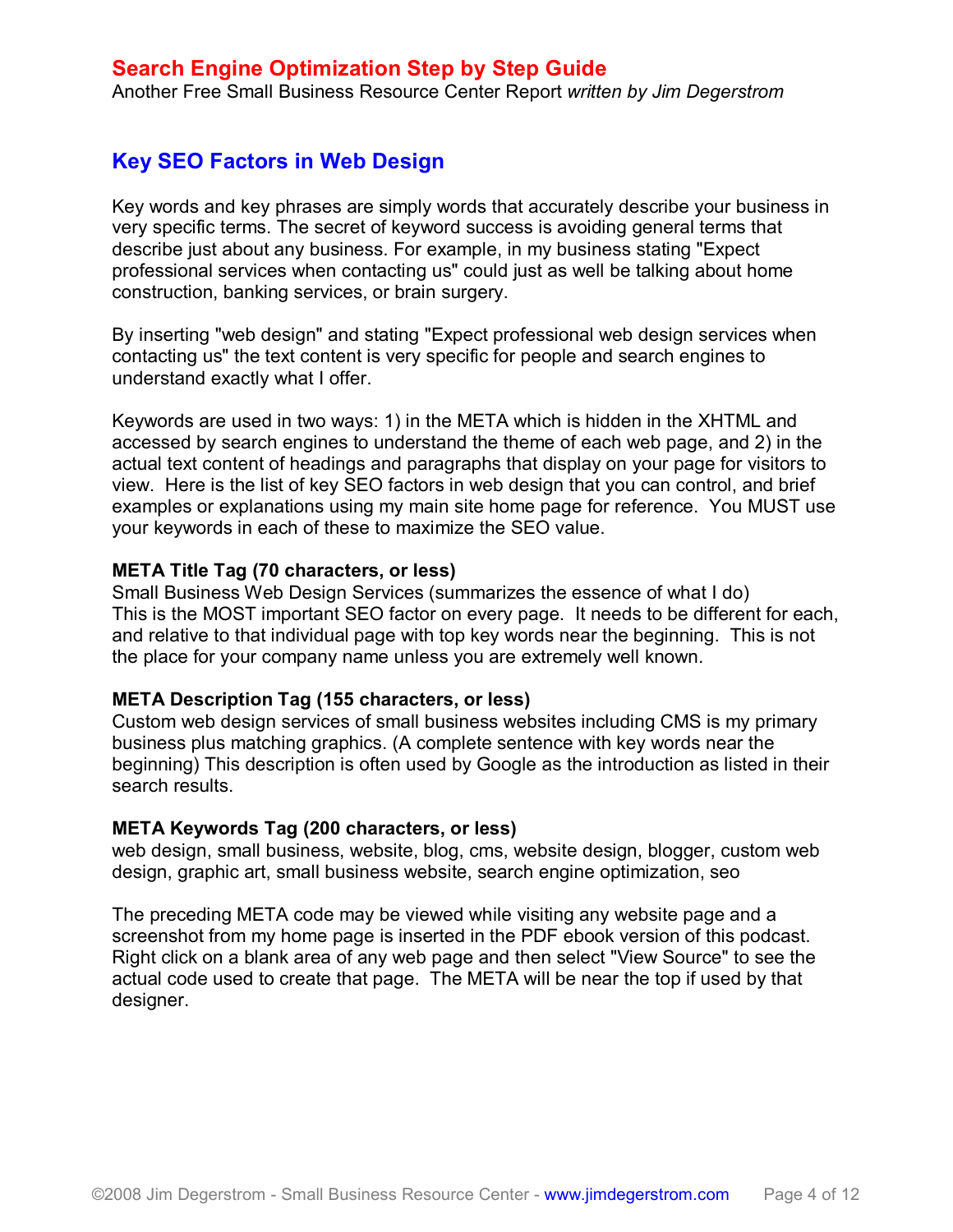Another Free Small Business Resource Center Report *written by Jim Degerstrom*

Screenshot of META from my home page *(smaller than actual size with the Title highlighted)*:

| Source of: http://www.jimdegerstrom.com/ - Mozilla Firefox                                                                                                                                                                                                                                      | $ \Box$ $\times$ |
|-------------------------------------------------------------------------------------------------------------------------------------------------------------------------------------------------------------------------------------------------------------------------------------------------|------------------|
| File Edit View Help                                                                                                                                                                                                                                                                             |                  |
| <td></td>                                                                                                                                                                                                                                                                                       |                  |
| "http://www.w3.org/TR/xhtml1/DTD/xhtml1-transitional.dtd">                                                                                                                                                                                                                                      |                  |
| <html lang="en" xml:lang="en" xmlns="http://www.w3.org/1999/xhtml"></html>                                                                                                                                                                                                                      |                  |
| <head><br/><title>Small Business Web Design Services</title></head>                                                                                                                                                                                                                             |                  |
| <meta <math="" content="Custom web design services of small business&lt;/td&gt;&lt;td&gt;&lt;/td&gt;&lt;/tr&gt;&lt;tr&gt;&lt;td&gt;vebsites including CMS is my primary business plus matching graphics." name="description"/> /                                                                |                  |
| <meta <="" content="web design, small business, website, blog, cms, website&lt;br&gt;design, blogger, custom web design, graphic art, small business website, search engine&lt;/td&gt;&lt;td&gt;&lt;/td&gt;&lt;/tr&gt;&lt;tr&gt;&lt;td&gt;optimization, see " name="keywords" td=""/> <td></td> |                  |
|                                                                                                                                                                                                                                                                                                 |                  |
| Line 4, Col 10                                                                                                                                                                                                                                                                                  |                  |

#### **Heading and Subheading (Headline) H Tags**

Example H1: Small Business Web Design Services Introduction (only ONE H1 headline per page)

Example H2: Quick Links to the Most Popular Design Services (use H2 or smaller H3 tags, also)

The H tags are like newspaper headlines with the H1 being of higher importance, then H2, and then H3 tags which should be used as subheadings relative to the preceding H2 tag. Search engines assign a higher portion of ranking and importance to H tag "Headlines" compared to text content in paragraphs.

#### **Alt Attribute for Graphics**

<img src="<http://www.jimdegerstrom.com/images/sbrc-header.jpg>" alt="web design services header" /> (The alt= text is "web design services header" and this is the banner logo, or header, at the top of each of my pages)

The ALT text describes graphics which search engines cannot view, yet the text IS indexed by search engines and provides added keywords to help define each graphic and the theme of your page.

#### **Hyperlinks in Text Body**

Near the bottom of my home page is a link, or hyperlink, to "web design and graphic art advice".

This link is to my blog, and while the word blog is not included in the hyperlink, it does appear nearby. The text in "on-page" links should include keywords. The description "web design and graphic art advice" adds value because key words describe what my blog features, and not just the fact that it is a blog.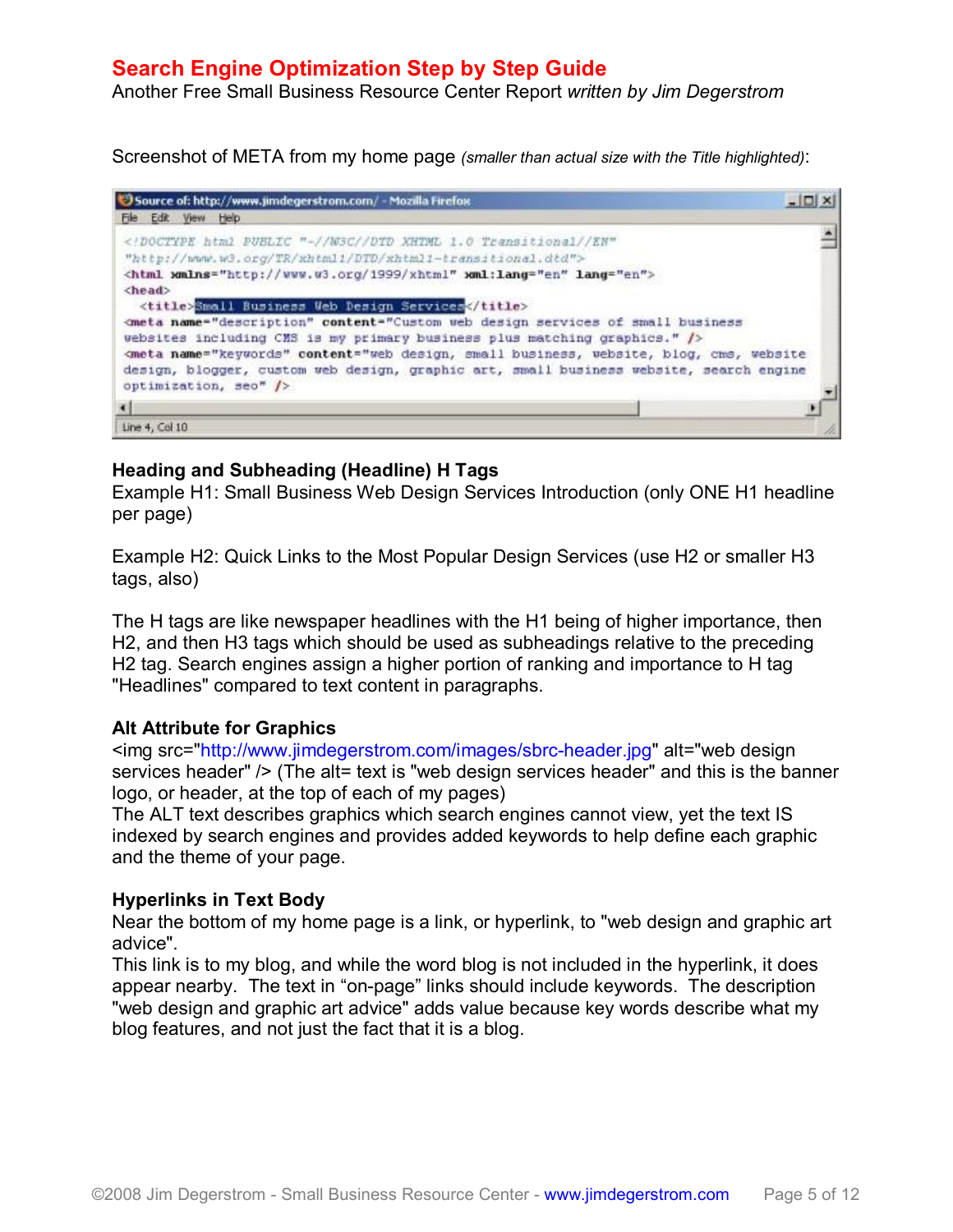Another Free Small Business Resource Center Report *written by Jim Degerstrom*

#### **Visible Copy of Page Text Content**

The text content used on your page is the obvious choice for placing key words and phrases. You may want to include your unique META description sentence verbatim in the first paragraph of each page. Keep text content from 200-500 words unless it is absolutely necessary to go into more detail on a topic. Use the key words and phrases often in the text, but not to the point that the text becomes senseless reading.

One of the biggest mistakes people make is using nouns like this, that, and it in website content. As the author, you know the intended meaning, but your readers may not share expert knowledge about your topic, so help them out. Try rewording each instance of this, that, and it with more descriptive words. Not many people will be searching in Google using this, that, or it to describe your product or service.

Design for visitors first, not search engines, yet use enough keywords to assist search engines to properly identify your site theme. The proper ratio of key words to total words on each page is called keyword density, and this subject will be discussed later in more detail.

#### **File Names Assigned to Pages**

The name you give each page on your website will add some SEO value if you use keywords in that page. The home page should always be named "index", and then other pages should have a literal meaning using key words separated by dashes. For example, my link to small business web design services is "web-design-services.html". This has extra value compared to "page2.html".

#### **Directory Names if Using Subdirectories**

If you have a blog or podcast, or place images in a subdirectory, use a literal name for the subfolder. In the examples just given, I use my main site domain name followed by /blog, /podcast, and /images.

# **Web Design and Keyword Research**

Next, researching keywords for your small business website may seem daunting at first. Whether you have an established site or you're just getting online, start out by making up a list of words that people are likely to put in Google or other search engines to find you. Next, sort that list by placing the MOST important word or phrase at the top of your list. Add each of your key words in descending order of importance.

When you have a list of 10 key words or phrases sorted by importance, it's time to begin the research.

Knowing what potential prospects actually type in search boxes may help you adjust your text content to be more people friendly. There are several free online services that match your key word to real data about the frequency of related key phrases in descending order of importance.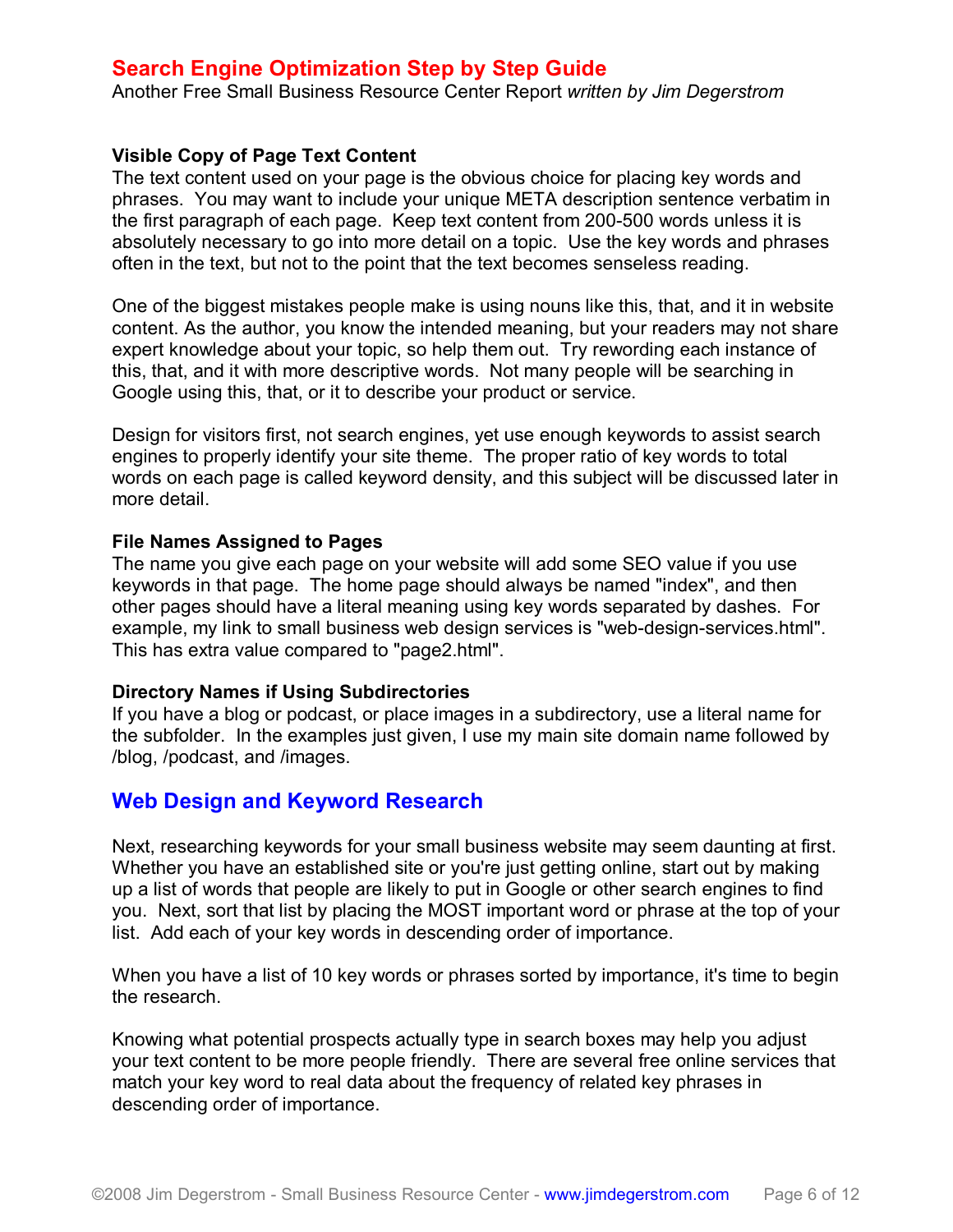Another Free Small Business Resource Center Report *written by Jim Degerstrom*

Go to a free online service at [www.KeyWordDiscovery.com](http://www.KeyWordDiscovery.com) and input your first key word or phrase in the search box. The search results may provide a few surprises.

View their list of top search phrases, and then compare yours to their top 10. You may see new phrases that you did not consider. Add them to your list or copy and paste their top 10. Continue with each keyword or phrase and when done you may want to consider revising your list and the order of importance based on what you learned about what people really put in search boxes to find someone like you.

# **Keyword Density and Analysis**

Let's review the definition of keyword density. Keyword density is a ratio expressed as a percentage from the number of times a keyword or phrase appears on a page compared to the total number of words on that page. If a page has 200 words and one key word appears on that page 10 times, the keyword density is 5%. To assist readers of the PDF ebook, a page outline is included in Appendix A. Podcast listeners will have to download the ebook to view illustrations and the attachments.

Knowing how often you can put a keyword or phrase on a page without being penalized by the search engines for trying to take advantage of them is like finding a magic formula. Insert too few key words and your competition will be on page one instead of you. I recommend using free software for the analysis.

The free software is DupeFree Pro at [www.dupefreepro.com/#download](http://www.dupefreepro.com/#download) and a link to the download is in the show notes, also.

When asked for their recommended safe keyword density range to use, their advice would be 1.5% to 6.5% and I recommend 4% as the target number. By now you're probably wondering, how you can easily count the total number of words on a page and then get the proper ratio or percentage without spending long hours counting words and key words. Fortunately, DupeFreePro does just that instantly using copy and paste and just a couple of clicks. To do this properly, expect analysis and rewrite of each page to take as much as 2-3 hours, not 2-3 minutes.

While the target density is 4% to 6.5% on the high end, which would be for the single word or phrase that best represents the theme of your overall website. The second and still very important keyword for a given page should be included a like number of times, yet in your extended list of key words in descending order they can be used nearer the 1.5% low end to maintain readability. After all, a web page should be designed for visitors first, and search engines will reward pages that read naturally.

**Note:** ALL keywords in your keyword META should appear somewhere on that page! Do NOT try to stuff every keyword or phrase for the full 6.5% on every page. Some web designers over-optimize and place excessive key words and while the limits are not published, the experts know your site can be banned for keyword stuffing.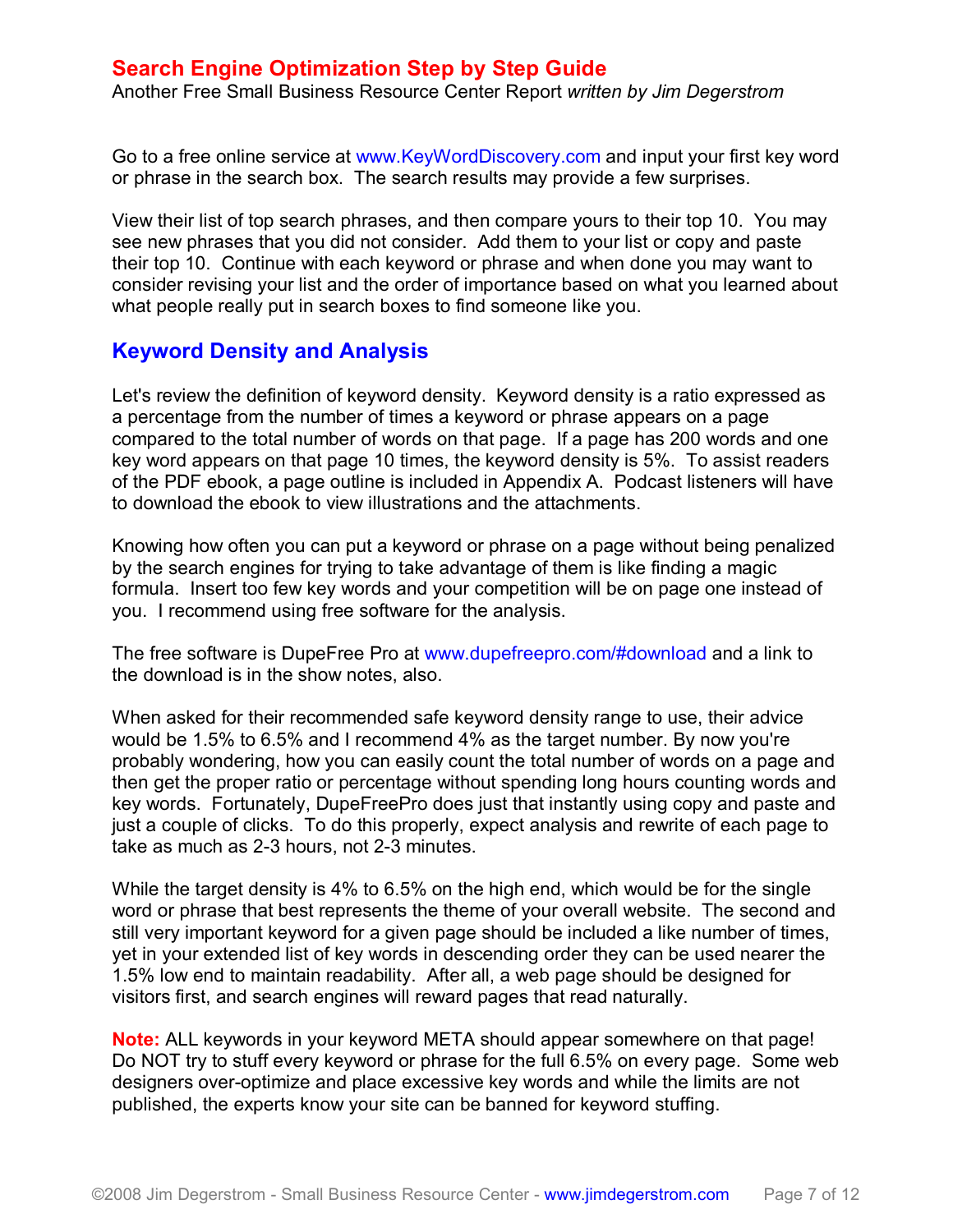Another Free Small Business Resource Center Report *written by Jim Degerstrom*

# **Free SEO Analysis Software**

Once you download and install DupeFreePro, here is how to use their software to instantly learn word count and test keyword density. Use the outline in Appendix A to create your META and page text content in a word processor like NotePad. Once the text file is ready to copy and paste, open DupeFreePro to begin analyzing your first page.

| DupeFree Pro [1.1.2]                                                                                                                                                                                                                                                                                                                                                                                                                                                                                                                                                                                                                                                                                                                                                                                                                                                                                                                                             |                                                                                                                                                                                                                                                                                                                                                                                                                           | $ \Box$ x                            |
|------------------------------------------------------------------------------------------------------------------------------------------------------------------------------------------------------------------------------------------------------------------------------------------------------------------------------------------------------------------------------------------------------------------------------------------------------------------------------------------------------------------------------------------------------------------------------------------------------------------------------------------------------------------------------------------------------------------------------------------------------------------------------------------------------------------------------------------------------------------------------------------------------------------------------------------------------------------|---------------------------------------------------------------------------------------------------------------------------------------------------------------------------------------------------------------------------------------------------------------------------------------------------------------------------------------------------------------------------------------------------------------------------|--------------------------------------|
| Edit Help<br>Fëe i<br>Article 1                                                                                                                                                                                                                                                                                                                                                                                                                                                                                                                                                                                                                                                                                                                                                                                                                                                                                                                                  | Article 2                                                                                                                                                                                                                                                                                                                                                                                                                 |                                      |
| Small Business Web Design Services Introduction<br>Custom web design services of small business websites<br>including CMS is my primary business plus matching graphics.<br>This site is a Content Management System web design<br>evolutions that allows<br>created in XHTML with CZ<br>adding content in an edit<br>jout learning website code.<br>ation, or SEO, is included in<br>Advice for search engines<br>my pricing for website design.<br>Matching web design graphics for websites or printed<br>marketing materials are secondary to small business web<br>design services. However, as an art school graduate, I can<br>help with website graphics or artwork for print.<br>h2. Quick Links to the Most Popular Design Services<br>Clear Highlighting<br>Clear<br>Importy<br>Online<br>Contains<br>513<br>Words, 23<br>Sentences, 11<br>Paragraphic<br>Keyword Phrase : web design<br><b>&amp; LSI</b><br>3.509<br>l18<br>alculate Keyword Density | <b>AT LAST!</b><br><b>Quality Unique</b><br>& Affordable<br>Content<br>Unique 550 Word<br>Articles Only \$5.52<br><b>Article Rewrites</b><br>From Just \$4.75<br>plomated true<br><b>Aritime Milen</b><br>Clear Highlighting<br>I Import<br>Orline<br>m<br>Contains<br>Words.<br>Sentences.<br><b>Read Our Full</b><br>Kewword Phrase<br><b>Review of This</b><br><b>Top Article Writing</b><br>Calculate Keyword Density | Clear<br>Paragraphs<br>$-151$<br>No. |
| Allow Word Spanning Over Multiple Sentences<br>Compare<br>Dupe<br>Périth                                                                                                                                                                                                                                                                                                                                                                                                                                                                                                                                                                                                                                                                                                                                                                                                                                                                                         | Service Here.<br>Word(s)<br>Minimum Length Of The Matching Parts = 4<br>Duplicate Content Found                                                                                                                                                                                                                                                                                                                           | Case Sensitive<br>Navigate =         |
|                                                                                                                                                                                                                                                                                                                                                                                                                                                                                                                                                                                                                                                                                                                                                                                                                                                                                                                                                                  | Copyright @ 2006 DupeFreePro.com, All Rights Reserved                                                                                                                                                                                                                                                                                                                                                                     |                                      |

DupeFreePro Screenshot (smaller than actual size)

Using my home page as an example, I copy and paste the (1) on page text content that will appear to visitors (not the META) in the large open edit box at the top left. You may now see (2) the summary of 513 words in 23 sentences and 11 paragraphs, below that I copy and paste my most important (3) key phrase "web design" in the keyword phrase box, and then below that I (4) click the "Calculate Keyword Density" button. The (5) keyword density for "web design" is 3.509% and it appears a total of 18 times. The key phrase will also be highlighted in yellow throughout the text content.

In testing each keyword or phrase from your list against your content, you may find the density is way too low, or too high. You can edit right in the DupeFreePro edit box to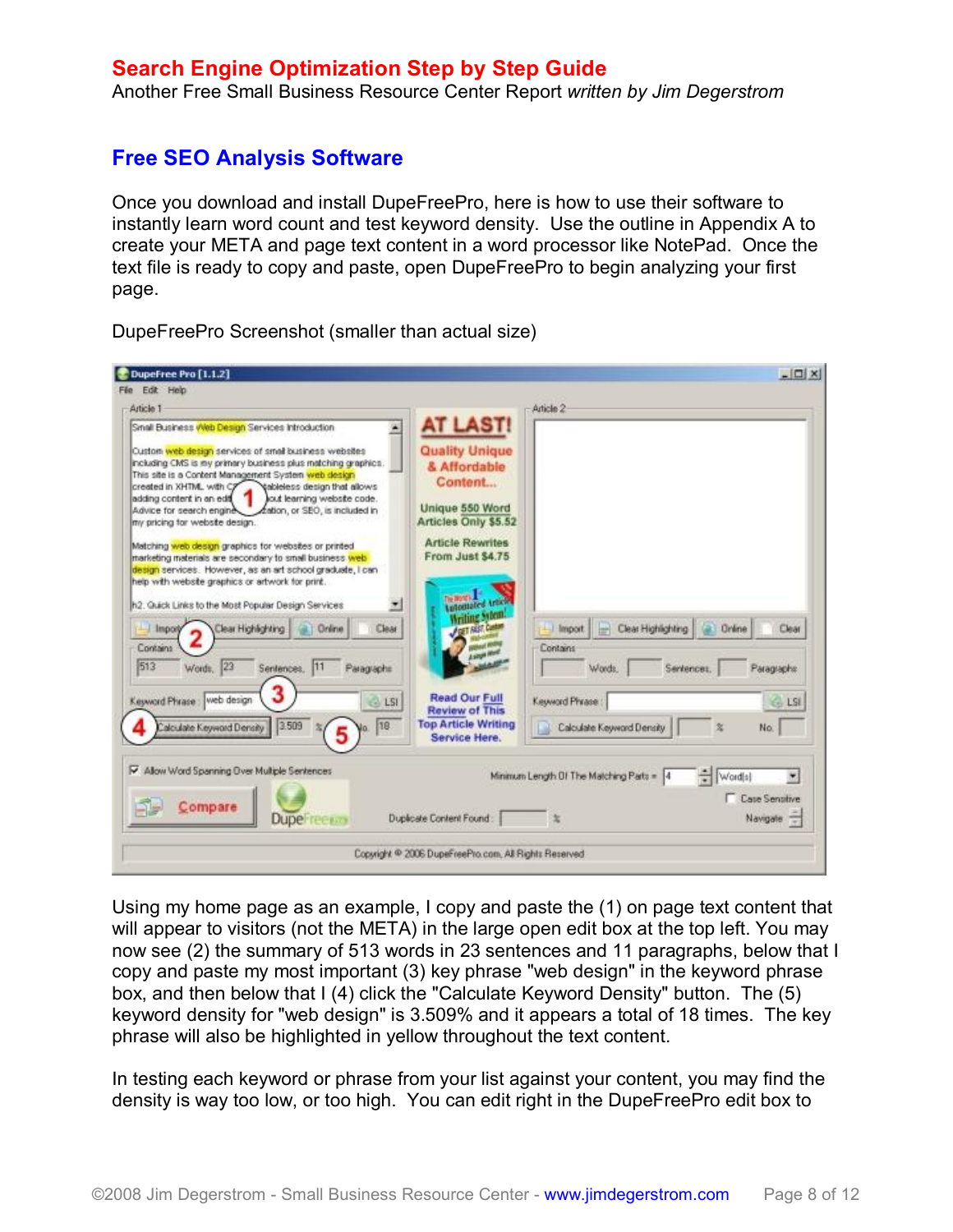Another Free Small Business Resource Center Report *written by Jim Degerstrom*

make adjustments and recalculate as you go. Be sure to have your content readable for people. My example just given is done and online. It took several hours to get to that point. As noted, the density is slightly lower than the optimum 4%, but at 3.5 percent that's okay, too.

When it comes to inserting key words into your site content, and using my 4% recommendation, a key word should appear about 20 times on a 500 word page. Shoot for that target to begin, and be prepared to test increases or decreases over extended periods of time as you track site performance and search engine position. Continue this process to analyze, test, and adjust the density of each of your pages.

#### **Backup your work!**

Once a page is done and especially if you edit within DupeFreePro, make sure to copy and paste ALL your changes from the edit box back into your NotePad file before you save it for adding to your website later. It would be a nightmare to spend hours on an edit just to exit DupeFreePro and realize everything was lost.

Note: The blank box to the right in DupeFreePro is for testing for duplicate content. If you have two pages on your site with similar content, you can copy paste each in a separate box to test that each is sufficiently unique to avoid duplicate content penalties.

The DupeFreePro software has other options, also. Read the help files or visit their website to learn additional features like searching for websites stealing your content.

# **Web Design and Implementing SEO**

At this point you may be in shock over the complex methods of web design and implementing SEO, search engine optimization. From experience with clients and advising the step by step analysis and testing necessary to properly optimize a page, SEO is necessary, yet no one said it would be easy. This is hard work, and explains why good consultants who truly know how to implement proper SEO are very well paid.

Furthermore, while I never guarantee any client Google page one; my designs are optimized for search engines with code and content evaluation and very basic implementation. The fee for long hours necessary to fully optimize a website is impractical for most small business owners. Many would be in shock if they were quoted full SEO of their site and find consultants get anywhere from \$5000 to \$20,000 for just one site.

This tutorial is your opportunity to add value by investing your time, and enhancing the search optimization for your site without paying large fees to a consultant. For my clients contracting for a cms web design where they can add, edit, or delete pages, understanding the SEO buzz words and tasks needed are necessary for do-it-yourself web design.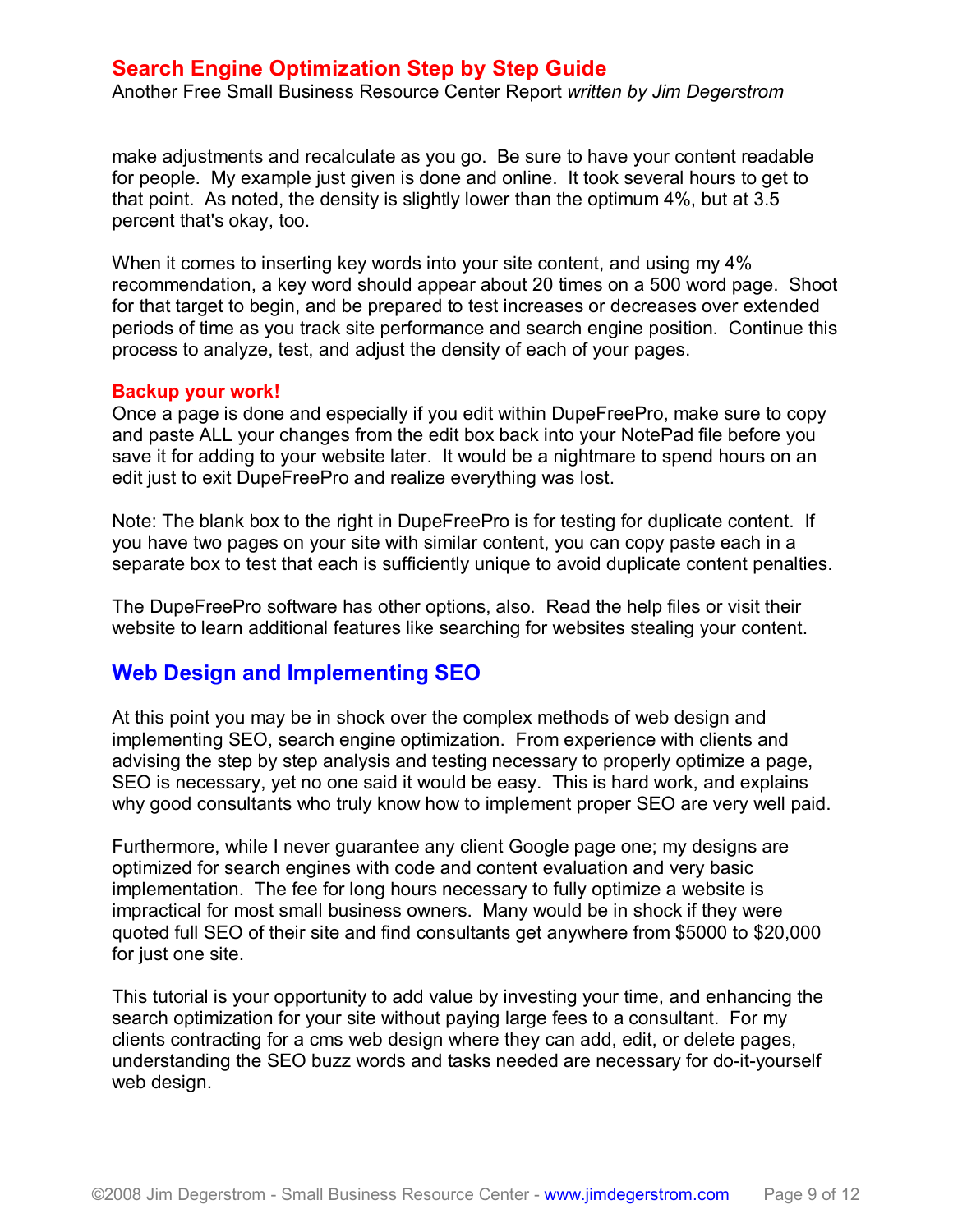Another Free Small Business Resource Center Report *written by Jim Degerstrom*

# **Tip of the Day - Ongoing Web Design and Optimization**

Now that you have a 10 page website and you spent 3 hours on each page doing SEO testing and content analysis, most site owners would think they are done. For optimum value, SEO is an ongoing web design and optimization activity. Over weeks, or perhaps months, you can track your site performance for key phrases to see your position in search engines. Find the starting point and know your ranking as you begin the process, and then check progress giving sufficient time to improve in ranking.

Be prepared to tweak your META tag code and page content by testing online search results for your key words and phrases, and make changes as necessary. Do not make drastic changes. Unlike some consultants, I believe that consistency from month to month and year to year is very important to show stability in what you offer and how it is presented. It's better to be done right up front to minimize ongoing SEO work later.

Keep in mind Google updates their rankings 4 times a year, yet improved search results can happen sooner. You can do quarterly searches on your key phrases in Google to see who is #1 through #10, and then view their META code for clues how they got there. Perhaps their site is 10 years old. Age of a site is an important factor in ranking, so for a new small business website, you may never make #1 or even page one against sites that are established longer.

The real test is evaluating traffic and new business from your site by always asking new customers how they found you. You may be surprised just as several of my clients have reported, and they were contacted after being found on page one in as little as two months after their site launched. I don't guarantee it, but it can happen.

# **Bonus Tip Not in the Podcast Episode**

SEO has more than one meaning and stands for "Search Engine Optimizer", also, which means a consultant offering search engine optimization services. The true experts get anywhere from \$5000 to \$20,000 for optimizing a single website.

In addition, there are unscrupulous people who know the buzz words contained in this report, and they razzle dazzle clients into paying thousands in recurring monthly or annual fees with zero results. New clients have contacted me and reported ongoing SEO service payments for years without results, yet they accept lame excuses and just keep paying. Here's one way they are deceived.

Search engines do not reveal their algorithms for serving up search results, so this secrecy is one weapon the unscrupulous SEO snake oil salespersons use to explain away poor results. Be very wary of anyone who promises page one. It is a lie.

There are good SEO practices and poor methods. For evidence that my methods are safe and effective, view the screenshot on the next page.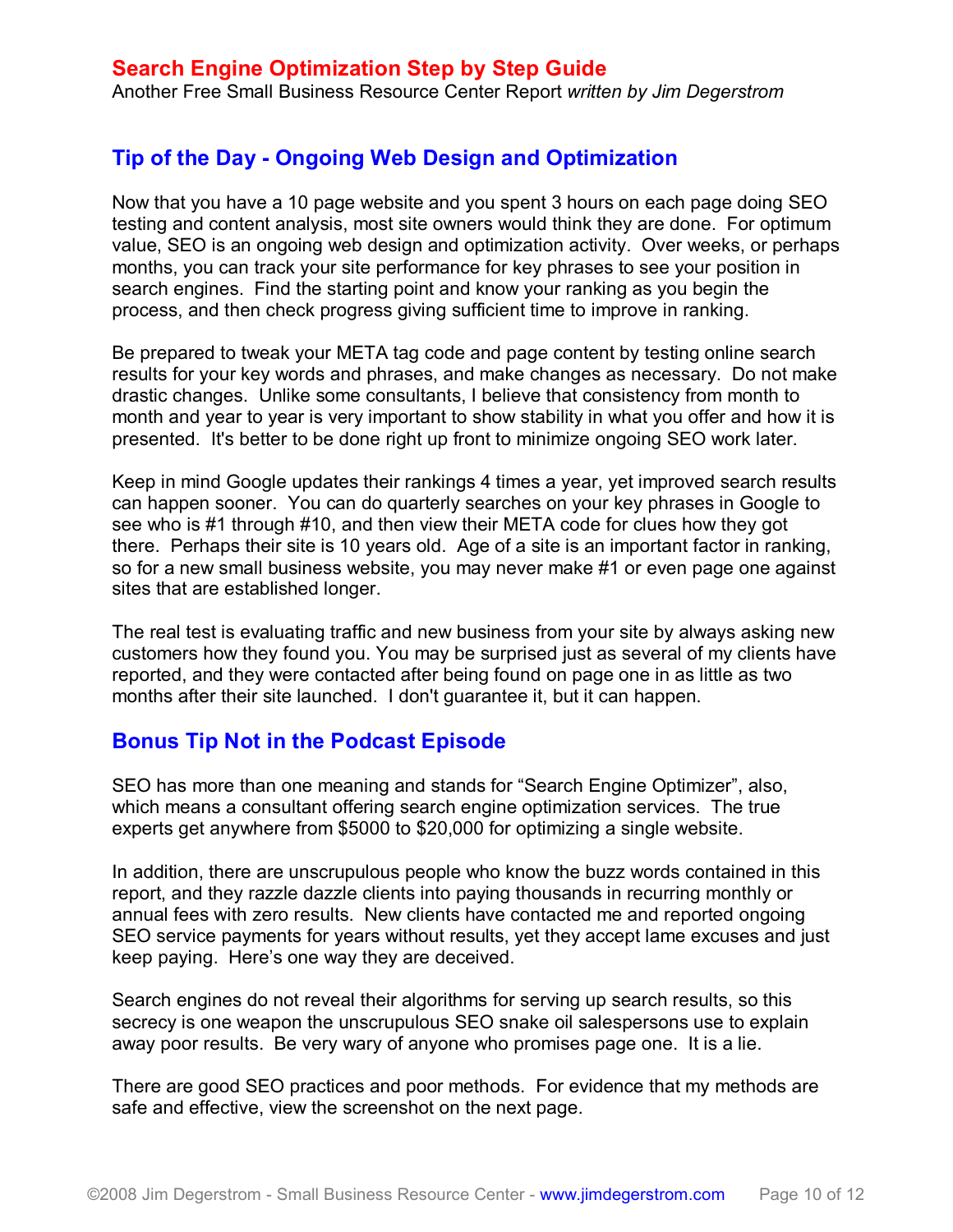Another Free Small Business Resource Center Report *written by Jim Degerstrom*

My primary business is web design for small business owners, yet I also provide graphic art design services. One of the first requirements starting a new business is acquiring a business card design. For this reason, I have business card artwork as a target keyword for my graphic art design services which in turn attracts web design business.

Here is a screenshot taken in June 2008 on the day this report and podcast episode were released, and it shows my site as #1 on Google page one with the very first listing after paid ads for "business card artwork".

| Shopping Gmail<br>Web<br>Maps News<br>Images<br>more <b>v</b>                                                                                                                                                                                                                                                                                                                                                                                                                                                                                                                                                                                                                  |
|--------------------------------------------------------------------------------------------------------------------------------------------------------------------------------------------------------------------------------------------------------------------------------------------------------------------------------------------------------------------------------------------------------------------------------------------------------------------------------------------------------------------------------------------------------------------------------------------------------------------------------------------------------------------------------|
| business card artwork<br><b>Advanced Search</b><br>Search<br>Preferences                                                                                                                                                                                                                                                                                                                                                                                                                                                                                                                                                                                                       |
| Web<br>Results 1 - 10 of about                                                                                                                                                                                                                                                                                                                                                                                                                                                                                                                                                                                                                                                 |
| Sponsored Li<br><b>Business Cards for \$9.95</b><br>www.OvernightPrints.com<br>Order Online, 15pt Card Stock, Full Color Offset Quality, Free Uploads<br>250 Business Cards - \$3,99<br>www.VistaPrint.com<br>Full-Color Design and Printing. Chosen By 13,000,000 Customers!<br>Graphic Art   Business Card Design Services<br>Business card design services are displayed in full color with custom logos, and a variety of<br>photo business cards.                                                                                                                                                                                                                         |
| www.jimdegerstrom.com/cards.html - 12k - Cached - Similar pages<br>Use clip art to make your own business cards - Help and How-to<br>Because your business cards represent you and your company, you want them to stand out.<br>By selecting clip art specific to your business, you can personalize<br>office.microsoft.com/en-us/help/HAD11921781033.aspx - 46k - Cached - Similar pages<br><b>Business Card Art</b><br>May 10, 2007  Some of these Cool business card designs rounded up by Ivan at<br>creativebits are such works of art that they'd look really cool framed and<br>desktoppub.about.com/b/2007/05/10/business-card-art.htm - 22k - Cached - Similar pages |

At the time the total results were over 13 million, so out of that many web pages that offer business card artwork, my site was first. New startups need business cards, and often our conversation turns to web design, my real business, and countless times my clients for graphic art end up becoming web design clients, too.

As a sole proprietor working out of my home without any staff, these results prove that there is a chance for the little guy to make #1 on Google page one, and compete successfully against much larger corporations.

Finally, will I stay at #1 forever? I doubt it. I don't guarantee page one, even for me!